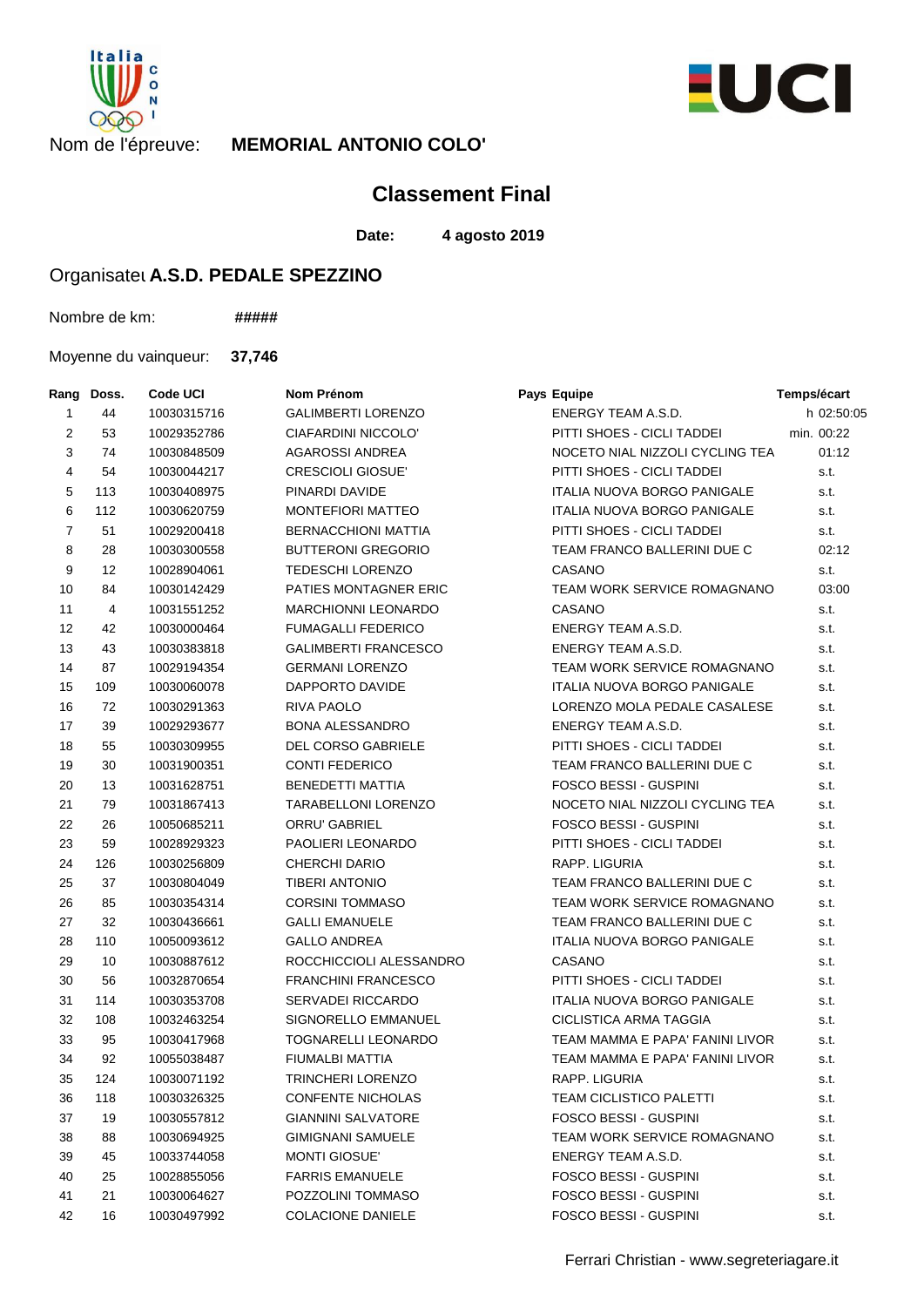| 43         | 41           | 10030379067 | DI SILVESTRO JACOPO        | ENERGY TEAM A.S.D.                           | s.t. |  |
|------------|--------------|-------------|----------------------------|----------------------------------------------|------|--|
| 44         | 86           | 10030350472 | <b>FIASCHI MATTEO</b>      | TEAM WORK SERVICE ROMAGNANO                  | s.t. |  |
| 45         | $\mathbf{1}$ | 10034709210 | ARZA' DAVIDE               | CASANO                                       | s.t. |  |
| 46         | 71           | 10030410086 | <b>OMATI ALESSANDRO</b>    | LORENZO MOLA PEDALE CASALESE                 | s.t. |  |
| 47         | 81           | 10030353809 | <b>ZECCHINI SIMONE</b>     | NOCETO NIAL NIZZOLI CYCLING TEA              | s.t. |  |
| 48         | 121          | 10060195150 | SPEZZANI SIMONE            | <b>TEAM CICLISTICO PALETTI</b>               | s.t. |  |
| 49         | 115          | 10030170115 | SOFIA RICCARDO             | ITALIA NUOVA BORGO PANIGALE                  | s.t. |  |
| 50         | 49           | 10032149723 | PIAZZA UMBERTO             | ENERGY TEAM A.S.D.                           | s.t. |  |
| 51         | 34           | 10074283691 | <b>MUCCI CHRISTIAN</b>     | TEAM FRANCO BALLERINI DUE C                  | s.t. |  |
|            |              |             |                            |                                              |      |  |
| 52         | 111          | 10030407662 | <b>GRAZIANO GIUSEPPE</b>   | ITALIA NUOVA BORGO PANIGALE                  | s.t. |  |
| 53         | 50           | 10030281259 | <b>BARTOLUCCI DARIO</b>    | PITTI SHOES - CICLI TADDEI                   | s.t. |  |
| 54         | 5            | 10030376138 | SILVESTRI ALESSIO          | CASANO                                       | s.t. |  |
| 55         | 14           | 10030018046 | <b>BETTACCHI MATTEO</b>    | <b>FOSCO BESSI - GUSPINI</b>                 | s.t. |  |
| 56         | 60           | 10030139294 | SEGHETTI ANDREA            | PITTI SHOES - CICLI TADDEI                   | s.t. |  |
| 57         | 35           | 10030158189 | PERAZZOLO TOMMASO          | TEAM FRANCO BALLERINI DUE C                  | s.t. |  |
| 58         | 11           | 10030300760 | SANTUCCI FLAVIO            | CASANO                                       | s.t. |  |
| 59         | 47           | 10028937205 | <b>PASTORI RICCARDO</b>    | ENERGY TEAM A.S.D.                           | s.t. |  |
| 60         | 120          | 10030087057 | <b>CUPPONE FLAVIO</b>      | <b>TEAM CICLISTICO PALETTI</b>               | s.t. |  |
| 61         | 119          | 10030109588 | <b>CREMONINI SIMONE</b>    | <b>TEAM CICLISTICO PALETTI</b>               | s.t. |  |
| 62         | 6            | 10033648169 | <b>VIGNOLI THOMAS</b>      | CASANO                                       | s.t. |  |
| 63         | 9            | 10030887511 | POLLASTRINI LEONARDO       | CASANO                                       | s.t. |  |
| 64         | 29           | 10028983883 | <b>CECCHI MARCO</b>        | TEAM FRANCO BALLERINI DUE C                  | s.t. |  |
| 65         | 36           | 10030682191 | RICCARDI ALESSIO           | TEAM FRANCO BALLERINI DUE C                  | s.t. |  |
|            |              |             |                            |                                              |      |  |
| DNF        | 7            | 10030411605 | CITI MATTIA                | CASANO                                       |      |  |
| DNF        | 15           | 10030188101 | <b>BIGALLI SAMUELE</b>     | <b>FOSCO BESSI - GUSPINI</b>                 |      |  |
| DNF        | 17           | 10028964382 | <b>FRIUS DANIELE</b>       | <b>FOSCO BESSI - GUSPINI</b>                 |      |  |
| DNF        |              |             |                            |                                              |      |  |
|            | 18           | 10028964584 | <b>FRIUS GIACOMO</b>       | <b>FOSCO BESSI - GUSPINI</b>                 |      |  |
| DNF        | 23           | 10029195768 | <b>ATZENI MANUEL</b>       | <b>FOSCO BESSI - GUSPINI</b>                 |      |  |
| <b>DNF</b> | 24           | 10033464475 | <b>BUSU ANDREA</b>         | <b>FOSCO BESSI - GUSPINI</b>                 |      |  |
| DNF        | 38           | 10030241045 | ADDAMIANO MATTIA           | ENERGY TEAM A.S.D.                           |      |  |
| <b>DNF</b> | 40           | 10030703211 | <b>CORTI MANUEL</b>        | ENERGY TEAM A.S.D.                           |      |  |
| DNF        | 46           | 10030381794 | MORSELLI DAVIDE            | ENERGY TEAM A.S.D.                           |      |  |
| <b>DNF</b> | 48           | 10030407359 | PERINI ALESSANDRO          | ENERGY TEAM A.S.D.                           |      |  |
| <b>DNF</b> | 52           | 10029978640 | CHIAVACCI FRANCESCO        | PITTI SHOES - CICLI TADDEI                   |      |  |
| <b>DNF</b> | 57           | 10031502247 | <b>MORELLI FILIPPO</b>     | PITTI SHOES - CICLI TADDEI                   |      |  |
| <b>DNF</b> | 58           | 10030107467 | <b>MORONI MATTEO</b>       | PITTI SHOES - CICLI TADDEI                   |      |  |
| <b>DNF</b> | 61           | 10028910125 | <b>BARBISONI ROCCO</b>     | LORENZO MOLA PEDALE CASALESE FORMICHELLI BII |      |  |
| <b>DNF</b> | 62           | 10031850235 | CISARI ALESSANDRO          | LORENZO MOLA PEDALE CASALESE FORMICHELLI BII |      |  |
| DNF        | 63           | 10030093222 | <b>DISTASI LUCA</b>        | LORENZO MOLA PEDALE CASALESE FORMICHELLI BII |      |  |
| DNF        | 64           | 10031069585 | MASSIMINI TOMMASO          | LORENZO MOLA PEDALE CASALESE FORMICHELLI BII |      |  |
| <b>DNF</b> | 66           | 10031027351 | <b>SCARINZI ALAN</b>       | LORENZO MOLA PEDALE CASALESE FORMICHELLI BII |      |  |
| <b>DNF</b> | 68           | 10030288636 | STANGA LUCA                | LORENZO MOLA PEDALE CASALESE FORMICHELLI BII |      |  |
| <b>DNF</b> | 70           | 10029190920 | <b>FUMI EDOARDO</b>        | LORENZO MOLA PEDALE CASALESE FORMICHELLI BII |      |  |
| <b>DNF</b> | 73           | 10028842427 | <b>TAGLIAFERRI MATTEO</b>  | LORENZO MOLA PEDALE CASALESE FORMICHELLI BII |      |  |
| DNF        | 75           | 10030416251 | <b>BERGIANTI FEDERICO</b>  | NOCETO NIAL NIZZOLI CYCLING TEAM             |      |  |
| <b>DNF</b> |              |             | <b>BUSANA LORENZO</b>      | NOCETO NIAL NIZZOLI CYCLING TEAM             |      |  |
| <b>DNF</b> | 76           | 10031785870 |                            |                                              |      |  |
|            | 77           | 10029204155 | <b>MASONI STEFANO</b>      | NOCETO NIAL NIZZOLI CYCLING TEAM             |      |  |
| <b>DNF</b> | 78           | 10029177277 | <b>RIOLI GABRIELE</b>      | NOCETO NIAL NIZZOLI CYCLING TEAM             |      |  |
| DNF        | 80           | 10030240136 | <b>VENERI RAFFAELE</b>     | NOCETO NIAL NIZZOLI CYCLING TEAM             |      |  |
| DNF        | 82           | 10030631368 | <b>FRANCESCHINI DENNIS</b> | TEAM WORK SERVICE ROMAGNANO                  |      |  |
| DNF        | 83           | 10029473836 | <b>GARZARA MATTIA</b>      | TEAM WORK SERVICE ROMAGNANO                  |      |  |
| <b>DNF</b> | 90           | 10096771022 | CANTINI GIOSUE'            | TEAM MAMMA E PAPA' FANINI LIVORNO            |      |  |
| <b>DNF</b> | 93           | 10030220231 | <b>MANSANI FABIO</b>       | TEAM MAMMA E PAPA' FANINI LIVORNO            |      |  |
| <b>DNF</b> | 97           | 10034105180 | <b>BECHERACCI MATTEO</b>   | <b>ZHIRAF GUERCIOTTI</b>                     |      |  |
| DNF        | 98           | 10031800220 | <b>BUSSONE PIERLUIGI</b>   | <b>ZHIRAF GUERCIOTTI</b>                     |      |  |
| DNF        | 100          | 10029922460 | <b>FARINA DARIO</b>        | <b>ZHIRAF GUERCIOTTI</b>                     |      |  |
| DNF        | 103          | 10029018138 | PACIFICI ALESSIO           | ZHIRAF GUERCIOTTI                            |      |  |
| <b>DNF</b> | 104          | 10030271559 | <b>BOERI MIRKO</b>         | CICLISTICA ARMA TAGGIA                       |      |  |
|            |              |             |                            |                                              |      |  |